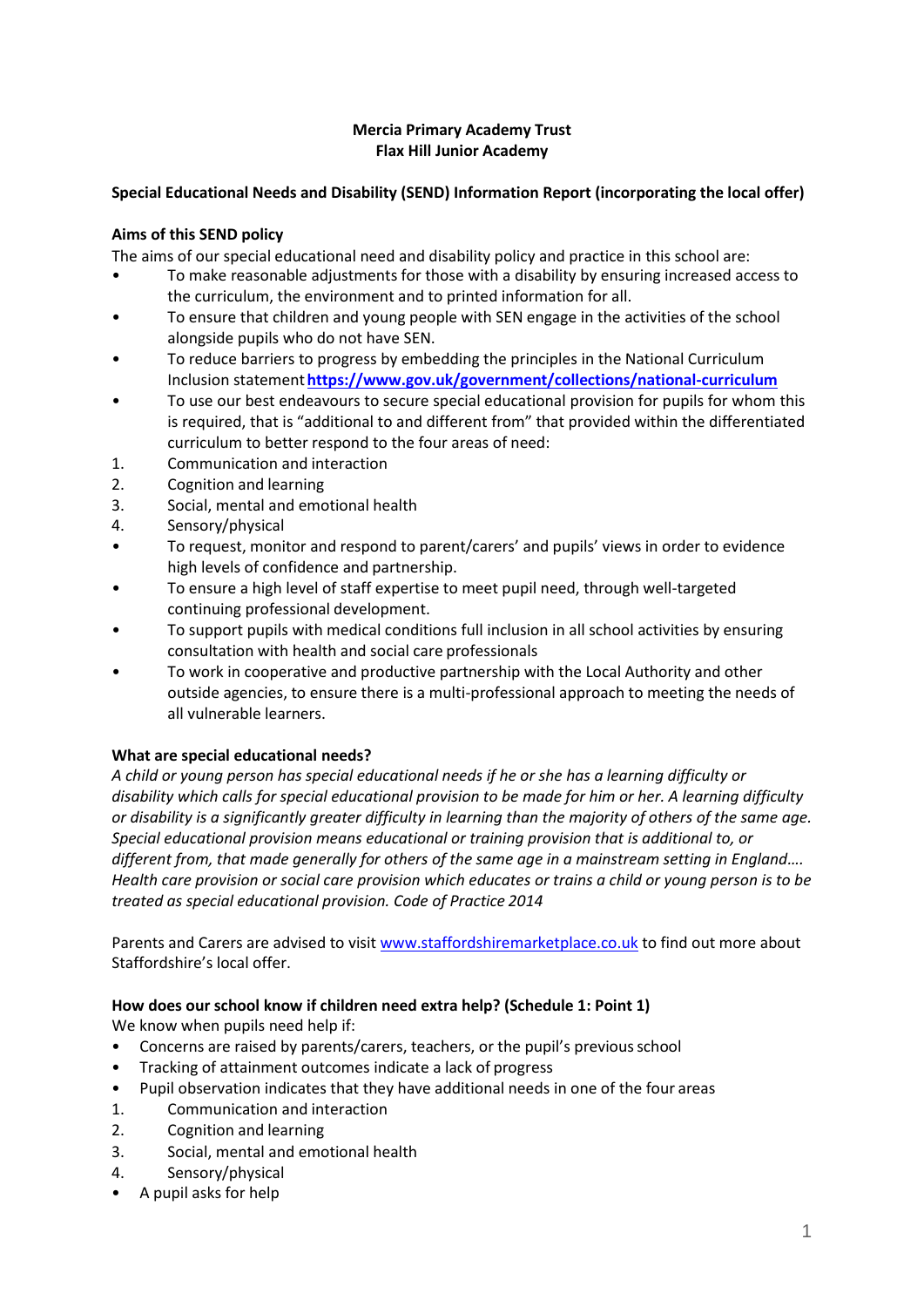### **What should I do if I think my child may have special educational needs? (Schedule 1: Points 3 and 6)**

- If you have concerns then please firstly discuss these with your child's teacher. This then may result in a referral to the school SENCOs : Miss Emma Yates, whose contact details are [eyates@flaxhill.staffs.sch.uk](mailto:eyates@flaxhill.staffs.sch.uk) and Miss Katie Wellings, whose contact details are [kwellings@larkhall.staffs.sch.u.](mailto:kwellings@larkhall.staffs.sch.u)
- All parents will be listened to. Their views and their aspirations for their child will be central to the assessment and provision that is provided by the school.

### **How will I know how the school supports my child? (Schedule 1: Points 1 and 2)**

- All pupils will be provided with high quality teaching that is differentiated to meet the diverse needs of all learners.
- Pupils with a disability will be provided with "reasonable adjustments" in order to increase their access to the taught curriculum.
- The quality of teaching is monitored through a number of processes that include:
	- 1. classroom observation by the senior leadership team, the SENCo and external verifiers
	- 2. ongoing assessment of progress made by pupil in specific intervention groups
	- 3. work sampling on a termly basis.
	- 4. scrutiny of planning.
	- 5. teacher meetings with the SENCo
	- 6. pupil and parent feedback when reviewing target attainment
	- 7. whole school pupil progress tracking
	- 8. attendance and behaviour records
- Information on the quality of teaching will be collated in a report to governors and shared with parents in the SEN Information Report.
- Pupils who are failing to make expected levels of progress are identified very quickly and are discussed in termly meetings that are undertaken between the class/subject teacher and a member of the Senior Leadership team.
- Where it is decided that action is required to support increased rates of progress, this will follow an assess, plan, do and review model.
- An individual assessment of the pupil will be undertaken in order to make an accurate assessment of their needs. Parents will always be invited to this early discussion to support the identification of action to improve outcomes.
- Additional action to increase the rate of progress will be then identified and recorded that will include a review of the impact of the differentiated teaching being provided to the child, and if required, provision to the teacher of additional strategies to further support the success of the pupil.
- If review of the action taken indicates that "additional to and different from" support will be required, then the views of all involved including the parents and the pupil will be obtained and appropriate evidence-based interventions identified, recorded and implemented by the class/subject teacher with advice from the SENCo.
- Parents will be informed that the school considers their child may require SEN support and their partnership sought in order to improve attainments.
- SEN support will be recorded on a plan that will identify a clear set of expected outcomes, which will include stretching and relevant academic and developmental targets (including for older children, and young people, targets around preparing for adulthood). Progress towards these outcomes will be tracked and reviewed termly with the parents and the pupil.
- If progress rates are still judged to be inadequate despite the delivery of high-quality interventions, advice will be sought from external agencies regarding strategies to best meetthe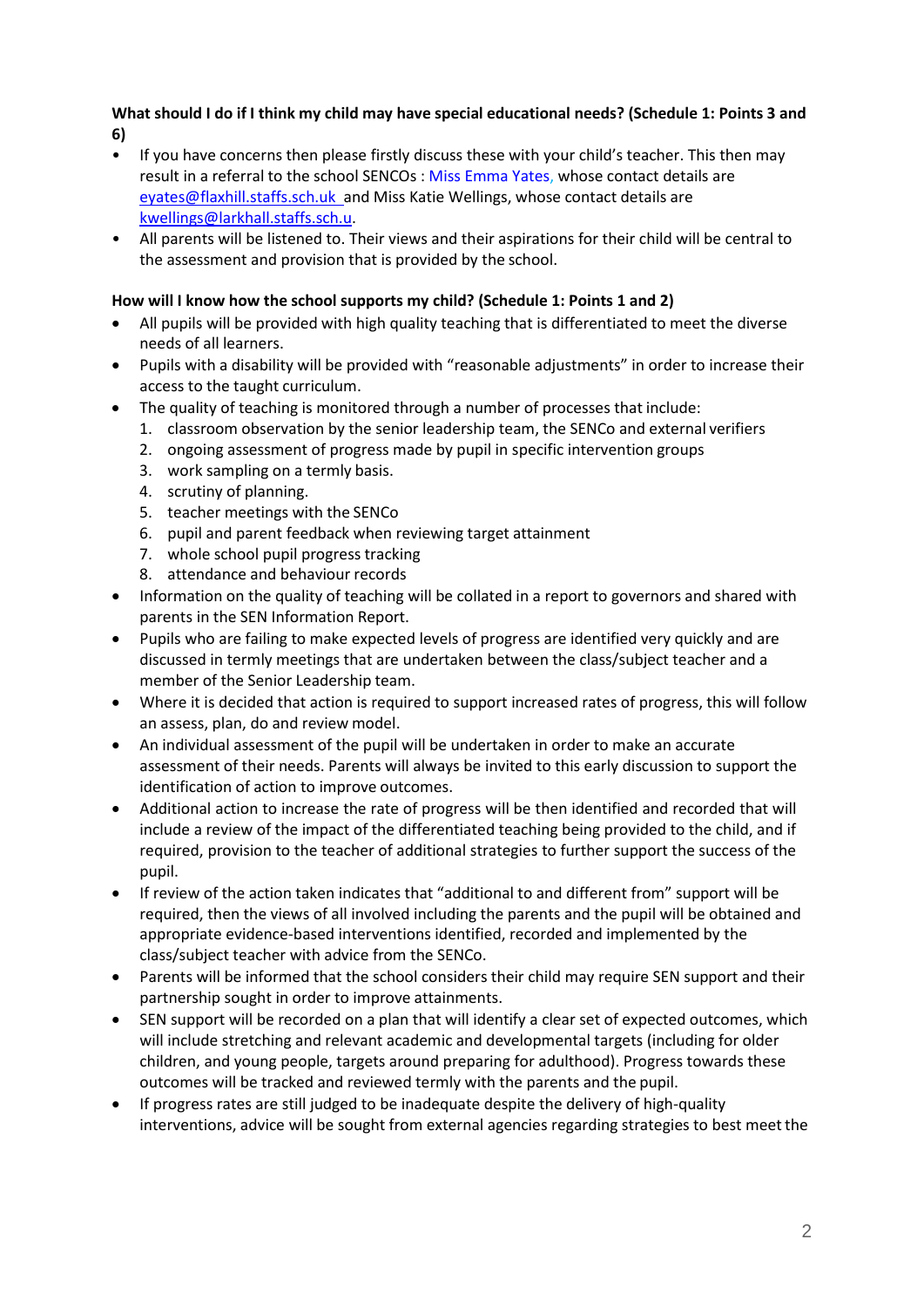specific needs of a pupil. This will only be undertaken after parent permission has been obtained and may include referral to:

- 1. Special Educational Needs Support Service (SENSS)
- 2. Behaviour Support Service
- 3. Children and young person's Autism service
- 4. Autism Outreach Team
- 5. Hearing Impairment team
- 6. Visual Impairment team
- 7. Educational Psychologist Service
- 8. Educational Welfare Officers
- 9. Physical and disability support service
- 10. Social Services
- 11. School Nurse
- 12. CAMHS (Child & Adolescent Mental Health Service)
- 13. Senior Family Support Worker
- 14. Malachi support service
- For a very small percentage of pupils, whose needs are significant and complex and the special educational provision required to meet their needs cannot reasonably be provided from within the school's own resources, a request will be made to the local authority to conduct an assessment of education, health and care needs. This may result in an Education, Health and Care (EHCP) plan being provided.
- For pupils who, despite relevant and purposeful action taken to meet their special needs, fail to make expected levels of progress, the school or parents may consider requesting an Education, Health and Care assessment that will be undertaken by the Local Authority.

### **How will the curriculum be matched to my child's needs?**

• Teachers plan using pupils' achievement levels, differentiating work to better match ability to work provided for all pupils in the classroom. When a pupil has been identified as having special needs, their work will be further differentiated by the class teacher to remove barriers to learning and enable them to access the curriculum more easily. In addition, they will be provided with additional support that may include specialized equipment or resources, ICT and/or additional adult help.

### **How will I know how my child is doing?**

- Attainments towards the identified outcomes will be shared with parents termly through the school reporting system and Parent's Evenings. Parents may also find the home-school diary a useful tool to use to communicate with school staff.
- Parents are encouraged to arrange an appointment to discuss their child's progress with the class/subject teacher, the SENCo. Or a member of the senior leadership team. Please contact the school office who will arrange one from you.

### **How will you help me to support my child's learning? (Schedule 1: Point 6)**

- Please look at the school website. It can be found at http://flaxhill.staffs.sch.uk[/](http://www.flaxhill.co.uk/) and includes links to websites and resources that we have found useful in supporting parents to help their child learn at home.
- The class/subject teacher or SENCo may also suggest additional ways of supporting your child's learning.
- The school organises a number of parent workshops during the year. These are advertised in the school newsletter and on our website and aim to provide useful opportunities for parents to learn more about the curriculum that is being offered to their child.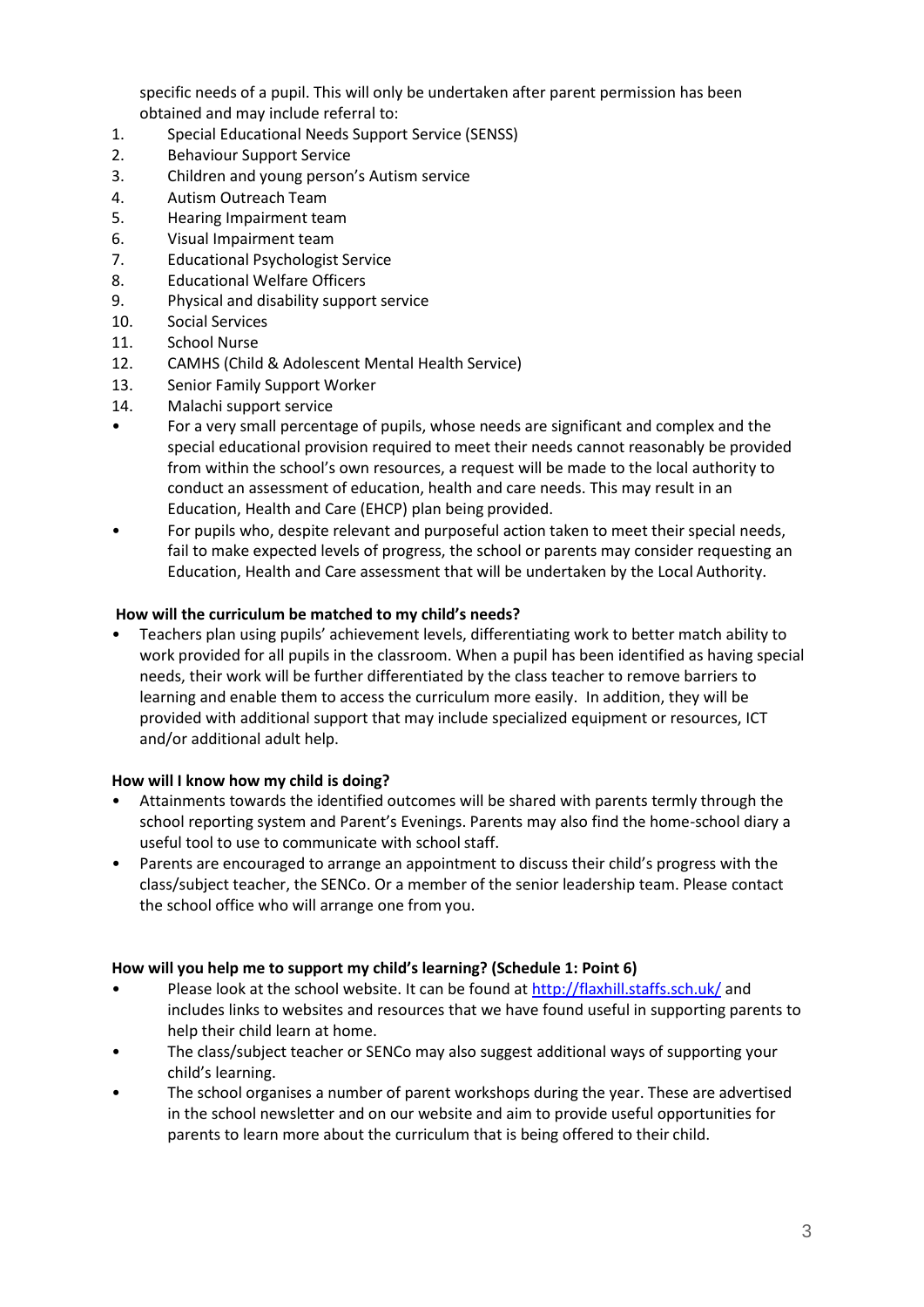### **What support will there be for my child's overall well-being?**

The school offers a wide variety of pastoral support for pupils. These include:

- An evaluated Personal, Social, Health and Economic (PHSE) curriculum that aims to provide pupils with the knowledge, understanding and skills they need to enhance their emotional and social knowledge and well-being.
- Pupil and Parent voice mechanisms are in place and are monitored for effectiveness by the Governor for responsibility for this area.
- Small group evidence-led interventions to support pupil's wellbeing are delivered to targeted pupils and groups. These are identified on our provision maps located on the school website and aim to support improved interaction skills, emotional resilience and wellbeing.
- Pupils who find outside class times difficult are provided with alternative small group opportunities within the school.
- A family support worker works across Lark Hall and Flax Hill supporting children's well-being. She runs worry and nurture clubs for children who need them. In addition to this, at Flax Hill a daily lunchtime nurture group and weekly WELL4U sessions are delivered to targeted groups of pupils by a qualified nurture practitioner.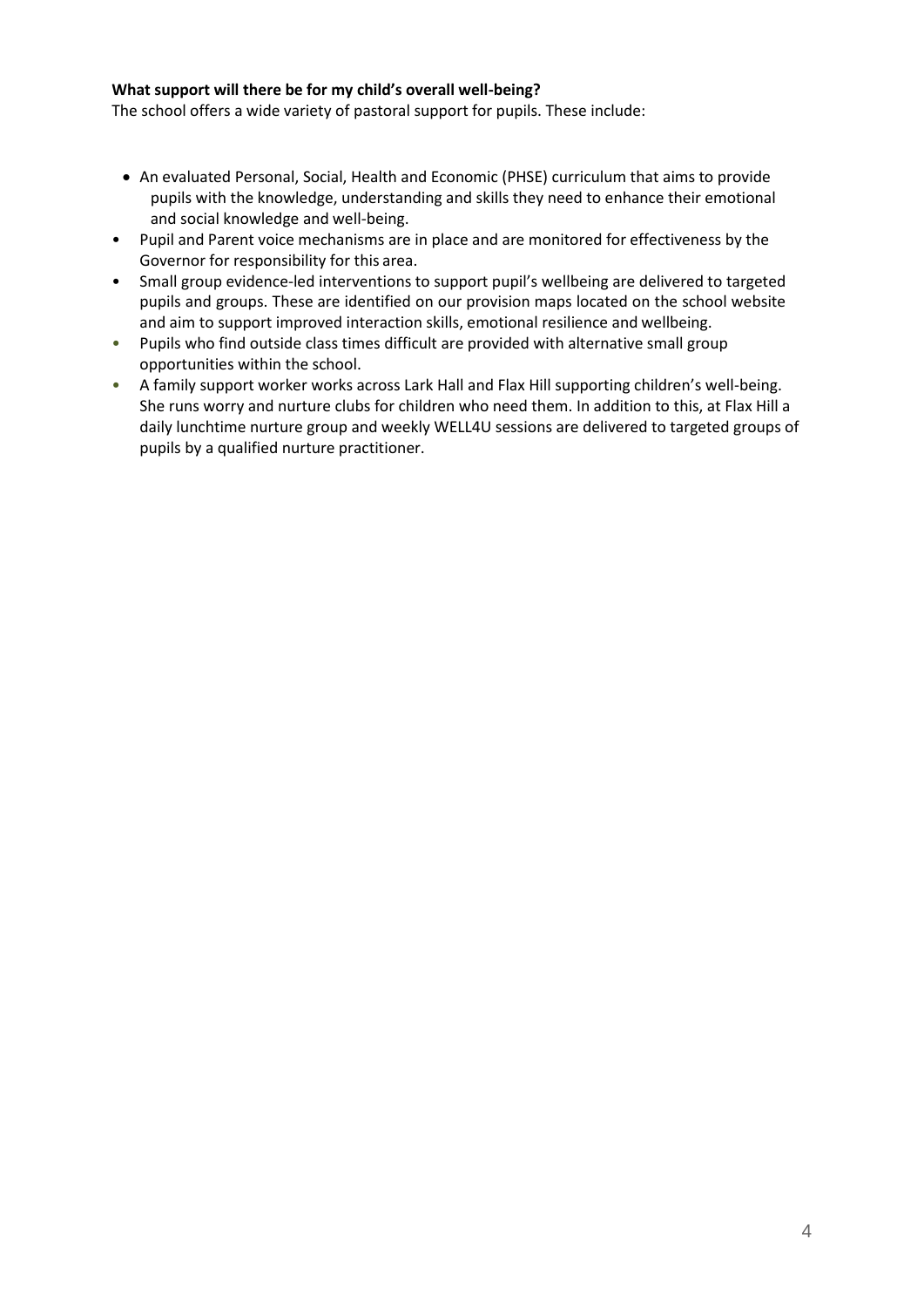### **Pupils with medical needs**

 Pupils with medical needs will be provided with a detailed Health Care Plan, compiled by the Deputy and Senior First Aider in partnership with parents and if appropriate, the pupil themselves. Staff who administer medicine complete basic first aid training and parents sign to give permission for medicine to be administered. All medicine administration procedures adhere to the LA policy and DfE guidelines included within **Supporting pupils at school with medical conditions (DfE)** 2014

### **What training do the staff supporting children and young people with SEND undertake? (Schedule 1: Point 4)**

The named SENCo for Flax Hill, Emma Yates, has completed the National Award for SENCo's.

School staff have received a range of training and professional support, including:

- Whole staff in-house training on IPs, supporting SEN children in the classroom, role of teacher with regards to SEN children and target setting.
- Whole staff training has also been delivered by the Autism Outreach Team and Speech and language therapists.

Specialist training has been provided to the SENCo on:

- Attendance at the termly SENCo Update
- Attended the SENCO Conference
- The school has regular visits from SENSS specialist teachers and the Behaviour Support Team who provide advice to staff support the success and progress of individual pupils
- The NHS Speech Language Therapist visits termly to assess and plan support for targeted pupils. This is then delivered by a trained HLTA and TAs.
- The Governor with specific responsibility for SEN has completed the SEN Governor training and receives regular feedback from the school SENCO.

### **How will my child be included in activities outside the classroom including school trips?**

• Risk assessments are carried out and procedures are put in place to enable all children to participate in all school activities.

#### **How accessible is the school environment?**

In the last three years the following adaptations have been made to the school environment:

- Disabled parking spot marked and located next to the school building.
- Ramps have replaced the two steps into school to ensure the site is accessible to all.
- One toilet has been adapted to ensure accessibility for visitors with a disability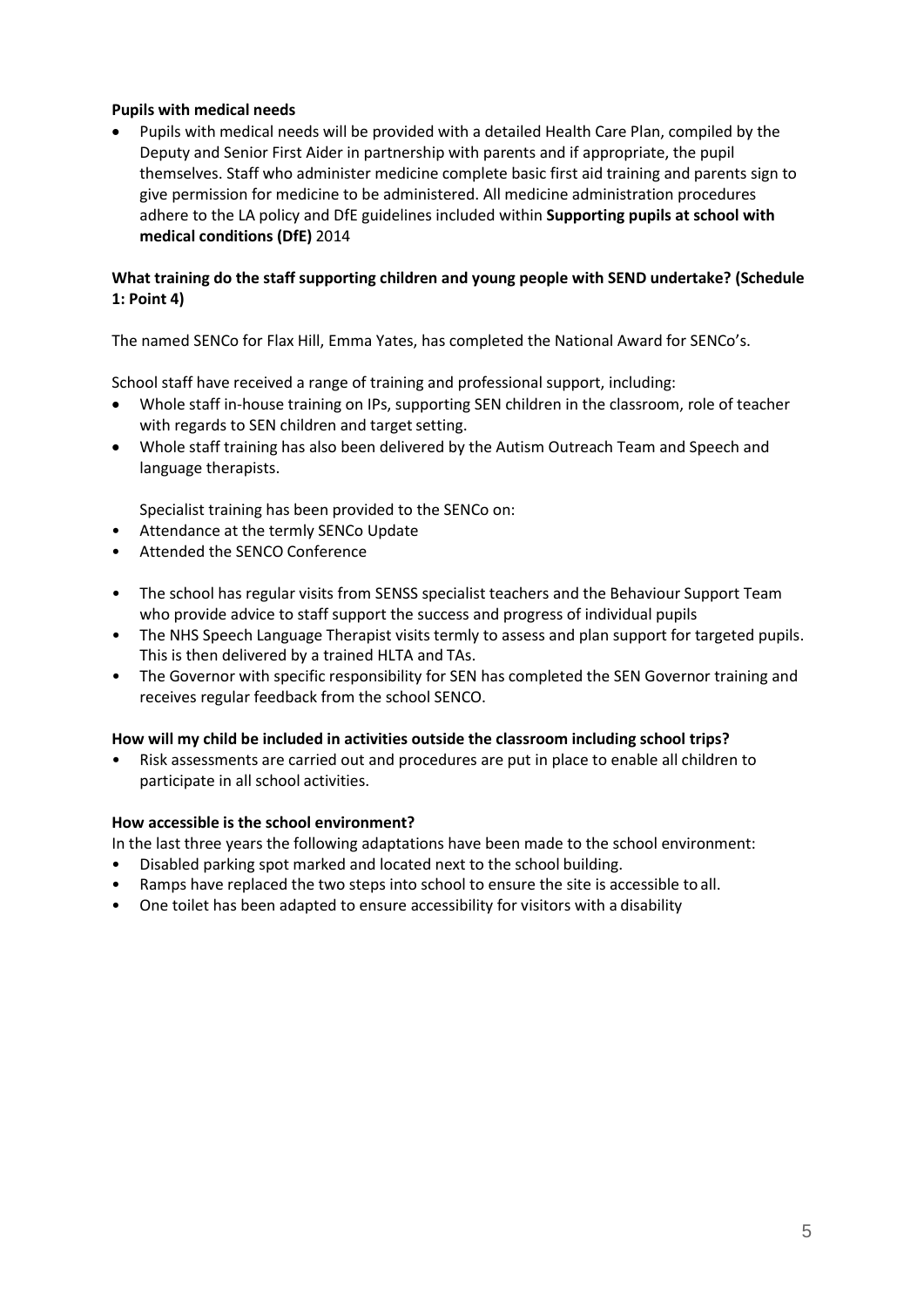• A medical room has been provided in order to enable a safe place for insulin testing/injections

## **How will the school prepare and support my child when joining or transferring to a new school?**

A number of strategies are in place to enable effective pupil's transition. These include: **On entry:-**

- A planned timetable of visits are provided in the spring and summer terms for pupils starting in September.
- Parent/carers are invited to a meeting at the school and are provided with a range of information to support them in enabling their child to settle into the schoolroutine.
- The SENCo meets with all new parents of pupils who are known to have SEND to allow concerns to be raised and solutions to any perceived challenges to be located prior toentry.
- If pupils are transferring from another school, the previous school records will be requested immediately and a meeting will be set up with parents to identify and reduce any concerns.

### **Transition to the next school (Schedule 1: Point 6)**

- The transition programme in place for pupils in Year 2 provides a number of opportunities for pupils and parents to meet staff in the new school. These opportunities are further enhanced for pupils with SEN and identified on the website.
- The annual review in Y5 for pupils with a statement of educational need or an Education, Heath and Care plan begins the process where parents are supported to make decisions regarding secondary school choice.
- Parents will be encouraged to consider options for the next phase of education and the school will involve outside agencies, as appropriate, to ensure information is comprehensive but accessible.
- Parents will be enabled to consider options for the next phase of education and may like to take advantage of the support offered by the independent Staffordshire School Choice. Information on this service is located on the Staffordshire website a[t](http://www.staffordshire.gov.uk/education/schoolsandcolleges/admissions/schoolchoice/homepage.aspx) [http://www.staffordshire.gov.uk/education/schoolsandcolleges/admissions/schoolchoice/home](http://www.staffordshire.gov.uk/education/schoolsandcolleges/admissions/schoolchoice/homepage.aspx) [page.aspx ,](http://www.staffordshire.gov.uk/education/schoolsandcolleges/admissions/schoolchoice/homepage.aspx)
- Accompanied visits to other providers may be arranged as appropriate.
- For pupils transferring to local schools, the SENCos of both schools will meet to discuss the needs of pupils with SEN in order to ensure a smooth transition.
- The records of pupils who leave the school mid phase will be transferred within five working days of the parents notifying their child has been enrolled at another school.

### **How are the school's resources allocated and matched to children's special educational needs? (Schedule 1: Point 5)**

The school receives funding to respond to the needs of pupils with SEND from a number of sources: A proportion of the funds allocated per pupil to the school to provide for their education (the Age Weighted Pupil Unit); The Notional SEN budget: The Pupil Premium funding for pupils who meet certain criteria. In addition, for those pupils with the most complex needs, the school may be allocated Additional Educational Needs funding. (the school must fund the first 10 hours of support) This funding is then used to provide the equipment and facilities to support pupils with special educational needs and disabilities through:

- In-class support from teaching assistants
- Small group support from teaching assistants e.g. nurture groups, literacy and numeracy support
- Specialist support from teachers e.g. 1:1 tuition
- Bought in support from external agencies e.g. access arrangement assessment, speech and language support.
- Parent workshops
- Provision of specialist resources e.g. assessment software
- CPD relating to SEND for staff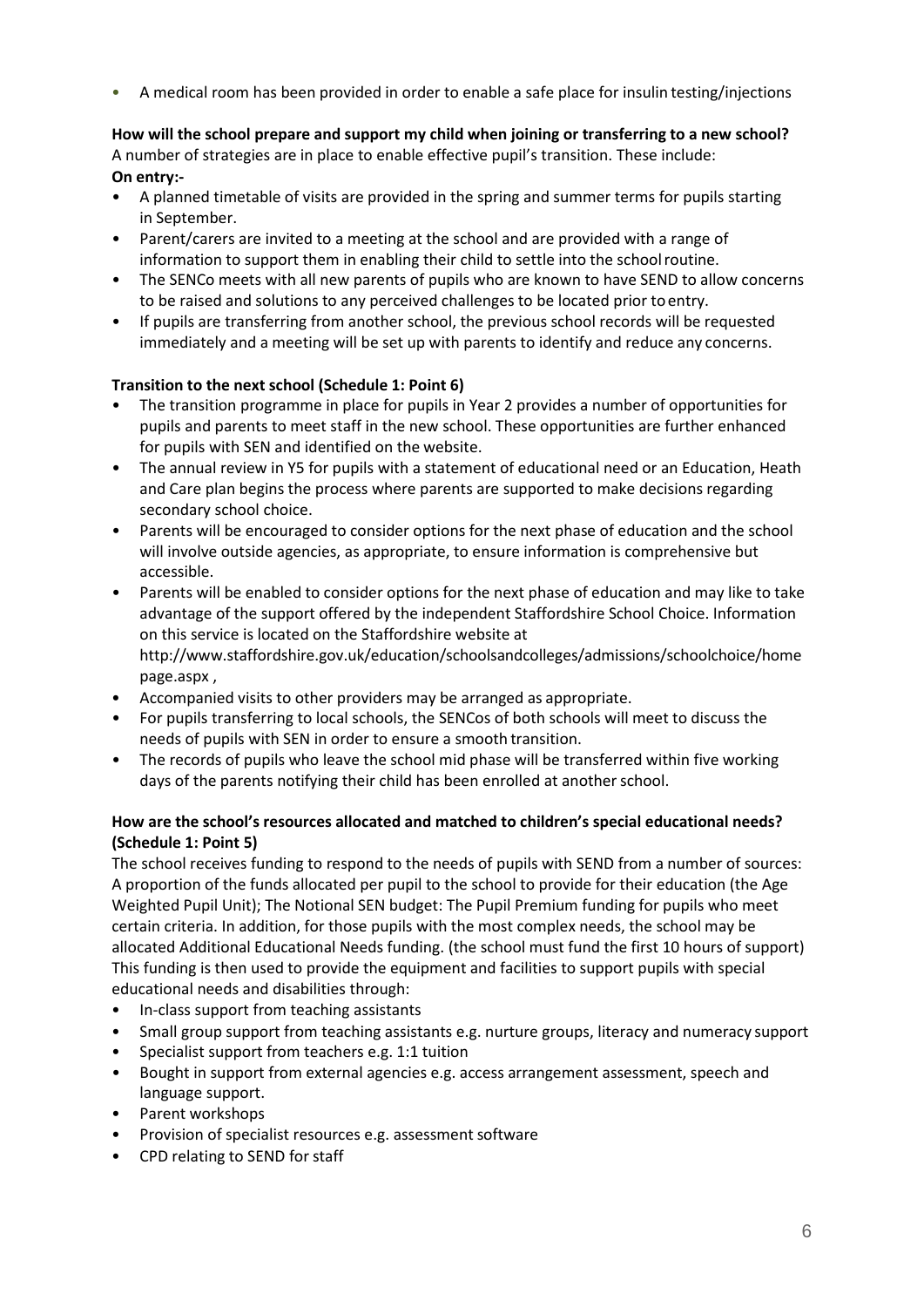### **How is the decision made about how much support my child will receive?**

• For pupils with SEN but without an Education Health and Care plan, the decision regarding the support required will be taken at joint meetings with the SENCo, class teacher and parent. For pupils with a statement of educational needs/Education, Health, Care plan, this decision will be reached when the plan is being produced or at annual review.

# **How will I be involved in discussions about and planning for my child's education?**

This may be through:

- discussions with the class teacher, SENCO or senior leadership team member.
- during parent's evenings.

### **Who can I contact for further information or if I have any concerns? (Schedule 1: Point 7)**

If you wish to discuss your child's educational needs or are unhappy about something regarding your child's schooling please contact the following:

- Your child's class teacher
- The SENCo
- The Headteacher
- For complaints please contact the School Governor with responsibility for SEN. Their name is Nicola Taylor.

### **Support services for parents of pupils with SEN include**: **(Schedule 1: Point 8)**

### • **Parent Partnershi[p](http://www.staffordshire.gov.uk/education/welfareservice/SpecialEducationalNeeds/spps/home.aspx)**

[http://www.staffordshire.gov.uk/education/welfareservice/SpecialEducationalNeeds/spps/hom](http://www.staffordshire.gov.uk/education/welfareservice/SpecialEducationalNeeds/spps/home.aspx) [e.aspx](http://www.staffordshire.gov.uk/education/welfareservice/SpecialEducationalNeeds/spps/home.aspx)

- If you have a general enquiry, would like to speak to one of the team or a parent wanting to request information and support please telephone **01785 356921** during office hours. Alternatively email on [spps@staffordshire.gov.uk.](mailto:spps@staffordshire.gov.uk)
- **Parent In The Know** newsletter[s](http://www.staffordshire.gov.uk/education/welfareservice/SpecialEducationalNeeds/spps/newsletter/newsletters.aspx) [http://www.staffordshire.gov.uk/education/welfareservice/SpecialEducationalNeeds/spps/news](http://www.staffordshire.gov.uk/education/welfareservice/SpecialEducationalNeeds/spps/newsletter/newsletters.aspx) [letter/newsletters.aspx](http://www.staffordshire.gov.uk/education/welfareservice/SpecialEducationalNeeds/spps/newsletter/newsletters.aspx) (8)

Information on where the Local Authority's Local Offer can be found. **(Schedule 1: Point 9)** 

### **References**

- Staffordshire schools have been advised that they may like to use the questions produced by the Pathfinders authorities in order to produce their school local offer. These can be found on pages 17-18 in the *SE7 Local Offer: Framework and Guidance*[.](http://se7pathfinder.files.wordpress.com/2013/12/se7-local-offer-framework-final.pdf)
	- <http://se7pathfinder.files.wordpress.com/2013/12/se7-local-offer-framework-final.pdf>
- Ba[r](http://www.barnsoleprimary.medway.sch.uk/OurSchool/Documents/Local%20Offer.pdf)nsole Primary Local Offer <http://www.barnsoleprimary.medway.sch.uk/OurSchool/Documents/Local%20Offer.pdf>

### **Appendices**

### **Clause 64**

**The Special Educational Needs (Information) Regulations** comes into force on 1st Sept 2014. This clause provides details on the prescribed information that must be included in the school **SEN information report**. Mainstream schools must include information on schedule I. This must then be published on the school website**.**

### **Schedule 1 Regulation 3(a)**

**1.** Information about the school's policies for the identification, assessment and provision for pupils with special educational needs, whether or not pupils have EHC Plans, including how the school evaluates the effectiveness of its provision for such pupils.

**2.** The school's arrangements for assessing the progress of pupils with special educational needs **3.** The name and contact details of the SEN co-ordinator.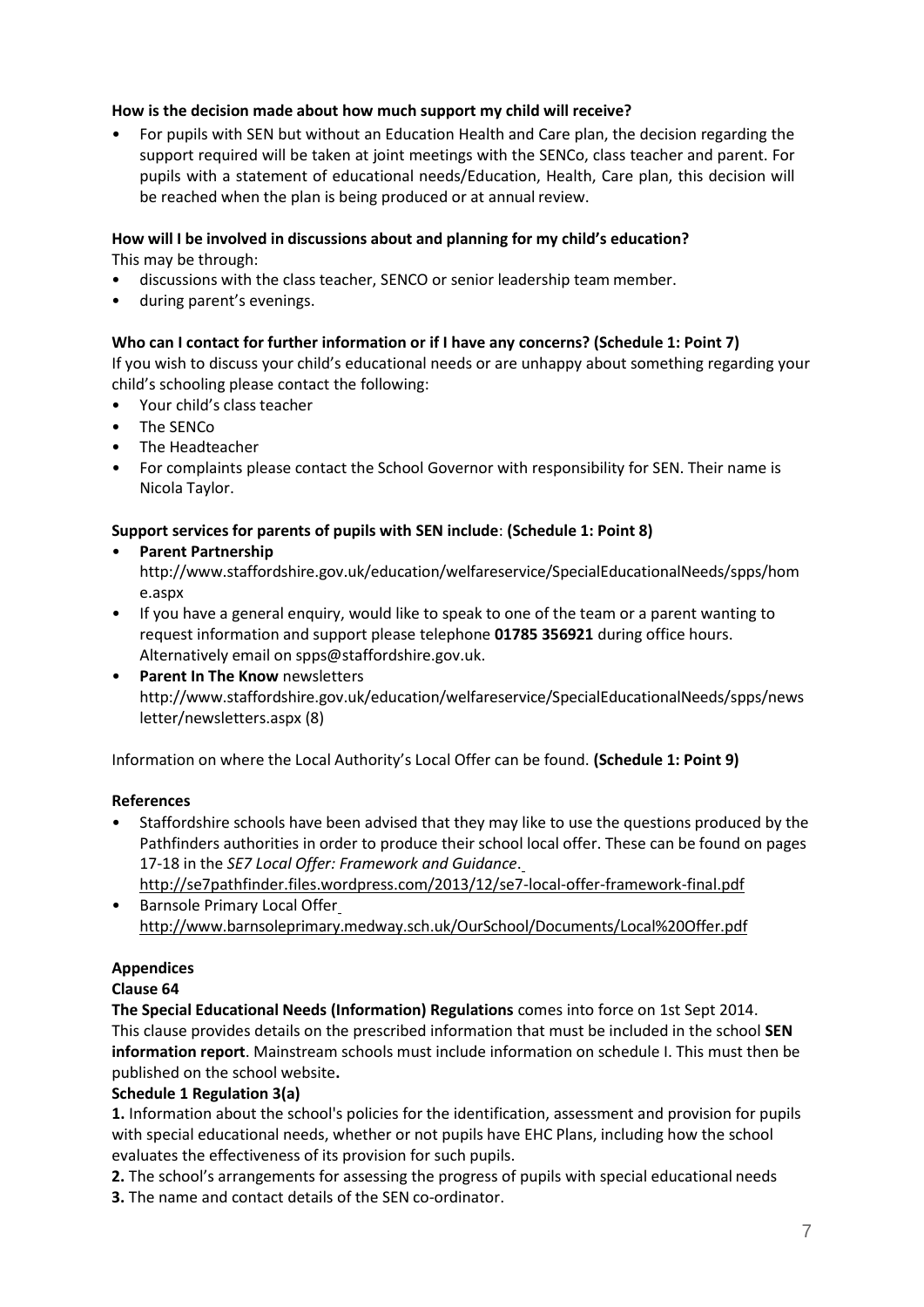**4.** Information about the expertise and training of staff in relation to children and young people with special educational needs and about how specialist expertise will be secured.

**5.** Information about how equipment and facilities to support children and young people with special educational needs will be secured.

**6.** The role played by the parents of pupils with special educational needs.

**7.** Any arrangements made by the governing body or the proprietor relating to the treatment of complaints from parents of pupils with special educational needs concerning the provision made at the school.

**8.** The contact details of support services for the parents of pupils with special educational needs, including those for arrangements made in accordance with clause 32.

**9.** Information on where the local authority's local offer is published.

**<http://preview.tinyurl.com/q69mzrg>**

#### **Revision of the SEN and Disability Code of Practice Schools**

4.34 Schools have additional duties under the Special Educational Needs and Disability Regulations 2014. Schools must publish more detailed information about their arrangements for identifying, assessing and making provision for pupils with SEN.

4.35 The information must also include information about **the arrangements for the admission of disabled pupils**, the steps taken to prevent disabled pupils from being treated less favourably than other pupils, the facilities provided to assist access for disabled pupils and the schools' accessibility plans. The school-specific information should relate to the school's arrangements for providing a graduated response to children's SEN. It should elaborate on the information provided at a local authority wide level in the Local Offer.

Second revision of the SEND Code of Practice April 2014 **<http://preview.tinyurl.com/qfuyoao>**

### **Schools admission codes 2012 [https://www.gov.uk/government/publications/school-admissions](https://www.gov.uk/government/publications/school-admissions-code)[code](https://www.gov.uk/government/publications/school-admissions-code)**

**Staffordshire guidanc[e http://education.staffordshire.gov.uk/Pupil-Support/School-](http://education.staffordshire.gov.uk/Pupil-Support/School-Admissions/Admissions.aspx)[Admissions/Admissions.aspx](http://education.staffordshire.gov.uk/Pupil-Support/School-Admissions/Admissions.aspx)**

| <b>Version</b> | <b>Date</b><br><b>Approved</b> | <b>Changes</b>                                                                                                  | <b>Reasons for Alterations</b>                                                                   |
|----------------|--------------------------------|-----------------------------------------------------------------------------------------------------------------|--------------------------------------------------------------------------------------------------|
| $\overline{2}$ | 2.12.15                        | Updated training completed by staff                                                                             | Up to date picture of<br>skills and knowledge                                                    |
| 3              | 10.2.16                        | <b>Added Staffordshire Marketplace</b><br>website link<br>Added Family Support Worker in well-<br>being section | Identified as an action<br>when completing the<br><b>Entrust SEN Report</b><br>compliance audit. |
| $\overline{4}$ | 05.09.2016                     | Named SENCo for Flax Hill updated.                                                                              | New SENCo in place.                                                                              |
| 5              | 15.09.17                       | Named SENCo for Flax Hill updated                                                                               | Change of name.                                                                                  |
| 6              | 05.04.2019                     | Update to contact details/website                                                                               | New website                                                                                      |
| $\overline{7}$ | 01.11.2019                     | Update to service providers                                                                                     | <b>Contracts for service</b><br>providers changed at<br>county level.                            |